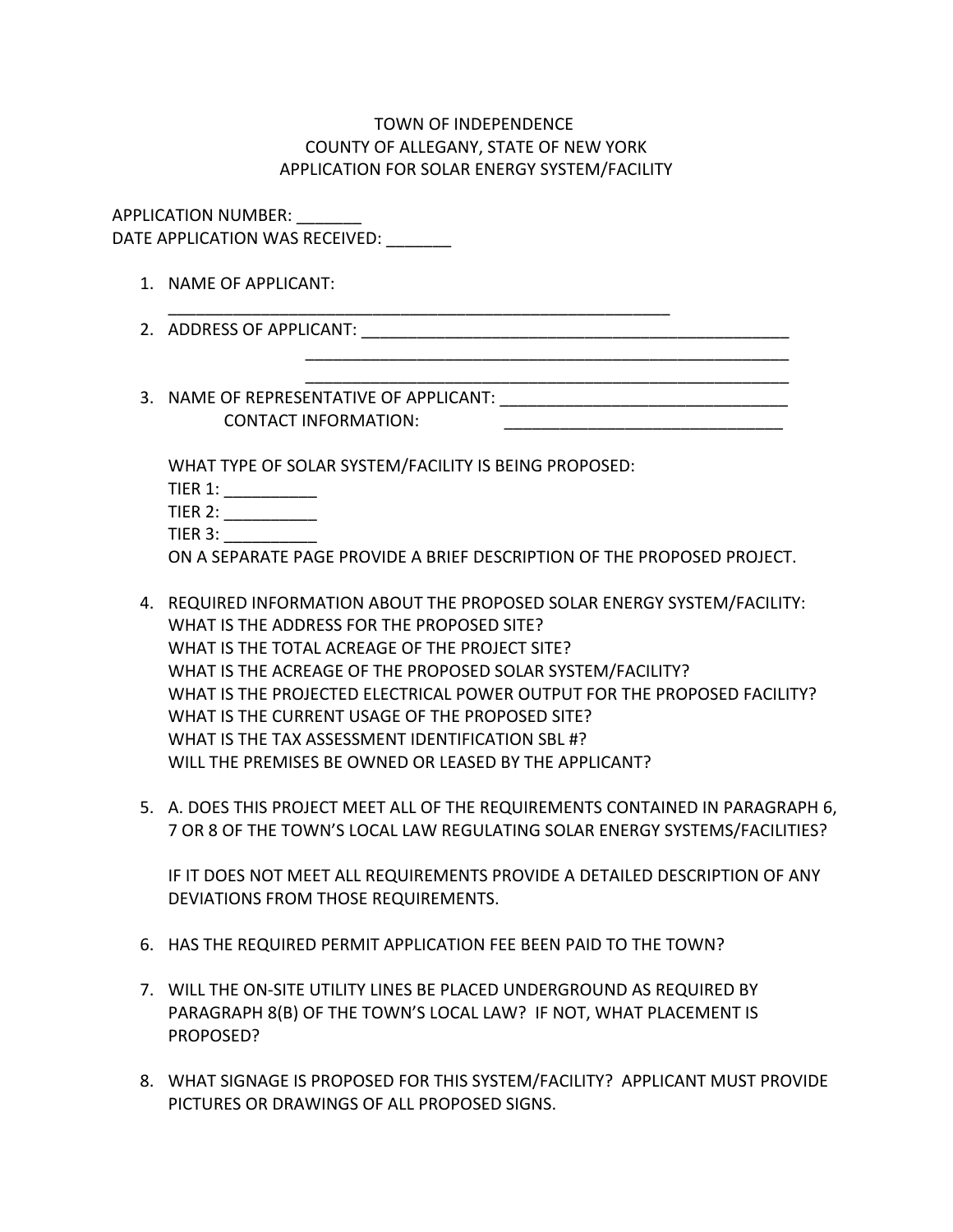- 9. WILL THE SOLAR PANELS BE COVERED WITH ANTI-REFLECTIVE COATING AS REQUIRED BY THE TOWN'S LOCAL LAW? APPLICANT MUST PROVIDE SPECIFICATIONS FOR THE PANELS AND ANY COATINGS.
- 10. WHAT LIGHTING IS PROPOSED FOR THE PROPOSED PROJECT SITE? APPLICANT MUST PROVIDE DETAILED SPECIFICATIONS WITH THIS APPLICATION.
- 11. WHAT TREE-CUTTING IS PROPOSED IS ANTICIPATED TO TAKE PLACE ON THE PROPOSED PROJECT SITE? APPLICANT MUST PROVIDE DETAILED INFORMATION AND DEMONSTRATE COMPLIANCE WITH ANY STATE OR FEDERAL REGULATIONS.
- 12. APPLICANT MUST ATTACH ITS PROPOSED DECOMMISSIONING PLAN FOR THIS SYSTEM/FACILITY. THAT PLAN MUST COMPLY WITH THE PROVISIONS OF PARAGRAPH 8(H) OF THE TOWN'S LOCAL LAW.
- 13. HAS APPLICANT SUBMITTED A SITE PLAN TO THE TOWN FOR REVIEW AND ANALYSIS BY THE TOWN? IF NOT, SUCH A SITE PLAN CONTAINING ALL INFORMATION SPECIFIED IN PARAGRAPH 8(I) OF THE TOWN'S LOCAL LAW MUST BE SUBMITTED TO THE TOWN BOARD BEFORE THIS APPLICATION CAN BE APPROVED.
- 14. DOES THE PROPOSED SYSTEM/FACILITY PROJECT SITE CONTAIN ANY STATE OR FEDERAL REGULATED WETLANDS? APPLICANT MUST PROVIDE A REPORT DESCRIBING ITS PLAN TO PROTECT ANY REGULATED WETLANDS ON THE PROPOSED PROJECT SITE.
- 15. HAS APPLICANT CONDUCTED AN INVESTIGATION TO DETERMINE IF THERE ARE ANY HISTORICALLY SENSITIVE SITES ON THE PROPOSED SYSTEM/FACILITY SITE? ARE THERE ANY SENSITIVE ARCHEOLOGICAL SITES ON THE PROPOSED PROJECT SITE? HAS THE APPLICANT OBTAINED ANY APPROVALS OR LETTERS OF COMPLIANCE FROM THE STATE PARKS, RECREATION, AND HISTORIC PRESERVATION? APPLICANT MUST SUBMIT ALL AVAILABLE DATA TO THE TOWN.
- 16. DOES THE PROPOSED SYSTEM/FACILITY COMPLY WITH THE "SPECIAL PERMIT STANDARDS" SET OUT IN PARAGRAPH 8(J) OF THE TOWN'S LOCAL LAW? APPLICANT MUST PROVIDE A DETAILED SUMMARY SHOWING THE INFORMATION REQUIRED BY PARAGRAPH 8(J).
- 17. APPLICANT MUST PROVIDE DOCUMENTATION SHOWING THAT ITS PROPOSED SYSTEM/FACILITY FULLY COMPLIES WITH THE SCREENING AND VISIBILITY REQUIREMENTS SET FORTH IN PARAGRAPH 8(J)(6).
- 18. IF THE PROPOSED SYSTEM/FACILITY IS LOCATED ON PRIME FARMLAND OR FARMLAND OF STATEWIDE IMPORTANCE THE APPLICANT MUST PROVIDE WRITTEN DOCUMENTATION SPECIFIED IN PARAGRAPH 8(J)(7).